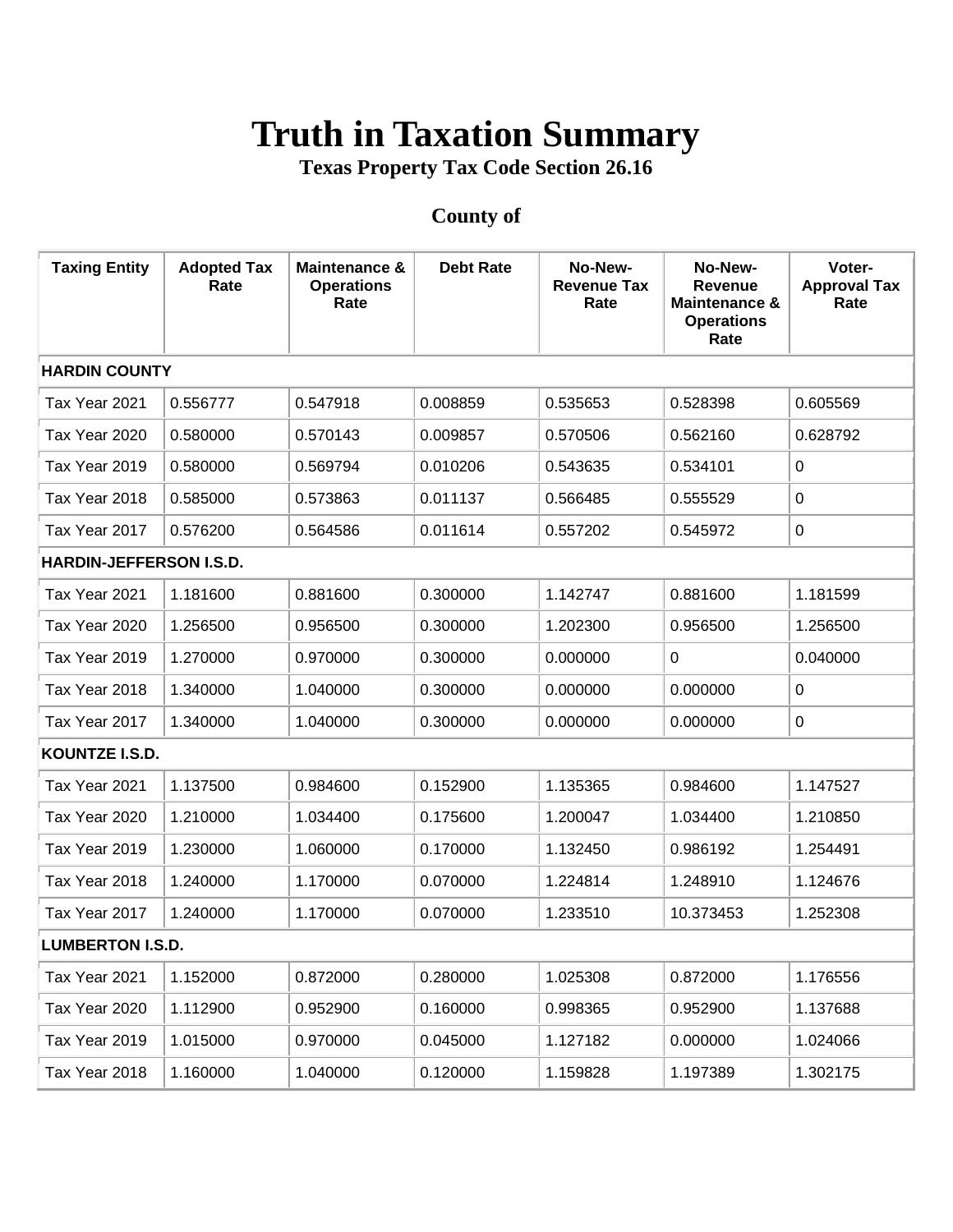| <b>Taxing Entity</b>                        | <b>Adopted Tax</b><br>Rate | <b>Maintenance &amp;</b><br><b>Operations</b><br>Rate | <b>Debt Rate</b> | No-New-<br><b>Revenue Tax</b><br>Rate | No-New-<br><b>Revenue</b><br><b>Maintenance &amp;</b><br><b>Operations</b><br>Rate | Voter-<br><b>Approval Tax</b><br>Rate |  |
|---------------------------------------------|----------------------------|-------------------------------------------------------|------------------|---------------------------------------|------------------------------------------------------------------------------------|---------------------------------------|--|
| Tax Year 2017                               | 1.160000                   | 1.040000                                              | 0.120000         | 1.131340                              | 1.177386                                                                           | 1.040000                              |  |
| SILSBEE I.S.D.                              |                            |                                                       |                  |                                       |                                                                                    |                                       |  |
| Tax Year 2021                               | 1.323100                   | 0.988100                                              | 0.335000         | 1.279551                              | 0.988100                                                                           | 1.325347                              |  |
| Tax Year 2020                               | 1.388300                   | 1.053300                                              | 0.335000         | 1.341231                              | 1.053300                                                                           | 1.422743                              |  |
| Tax Year 2019                               | 1.388350                   | 1.068350                                              | 0.320000         | 1.420729                              | 1.079039                                                                           | 1.418961                              |  |
| Tax Year 2018                               | 1.490000                   | 1.170000                                              | 0.320000         | 1.403599                              | 1.194791                                                                           | 1.490817                              |  |
| Tax Year 2017                               | 1.520000                   | 1.170000                                              | 0.350000         | 1.515389                              | 1.227070                                                                           | 1.542707                              |  |
| <b>WEST HARDIN C.C.I.S.D.</b>               |                            |                                                       |                  |                                       |                                                                                    |                                       |  |
| Tax Year 2021                               | 1.140300                   | 1.051700                                              | 0.088600         | 1.049824                              | 1.051700                                                                           | 1.229484                              |  |
| Tax Year 2020                               | 1.154700                   | 1.054700                                              | 0.100000         | 1.147858                              | 1.040000                                                                           | 1.138703                              |  |
| Tax Year 2019                               | 1.168000                   | 1.068000                                              | 0.100000         | 1.060501                              | 1.068400                                                                           | 1.169033                              |  |
| Tax Year 2018                               | 1.202280                   | 1.170000                                              | 0.032280         | 1.091966                              | 1.000000                                                                           | 1.040000                              |  |
| Tax Year 2017                               | 1.202280                   | 1.072280                                              | 0.130000         | 1.142704                              | 0.049023                                                                           | 0.089023                              |  |
| <b>LUMBERTON MUNICIPAL UTILITY DISTRICT</b> |                            |                                                       |                  |                                       |                                                                                    |                                       |  |
| Tax Year 2021                               | 0.078697                   | 0.078697                                              | $\mathbf 0$      | 0                                     | $\mathbf 0$                                                                        | 0                                     |  |
| Tax Year 2020                               | 0.086749                   | 9.000000                                              | 0.086740         | 0.000000                              | 0.000000                                                                           | 0.086749                              |  |
| Tax Year 2019                               | 0.091200                   | 0.000000                                              | 0.091200         | $\pmb{0}$                             | $\pmb{0}$                                                                          | 0                                     |  |
| Tax Year 2018                               | 0.098137                   | 0.000000                                              | 0.098137         | 0                                     | 0                                                                                  | 0                                     |  |
| Tax Year 2017                               | 0.131232                   | 0.000000                                              | 0.131232         | 0                                     | 0                                                                                  | 0                                     |  |
| <b>HARDIN COUNTY WCID#1</b>                 |                            |                                                       |                  |                                       |                                                                                    |                                       |  |
| Tax Year 2021                               | 0.319663                   | 0.319663                                              | $\mathbf 0$      | 0                                     | $\mathbf 0$                                                                        | 0                                     |  |
| Tax Year 2020                               | 0.338307                   | 0.077147                                              | 0.261160         | 0.000000                              | 0.000000                                                                           | 0.338307                              |  |
| Tax Year 2019                               | 0.389956                   | 0.087548                                              | 0.302408         | 0                                     | 0                                                                                  | 0                                     |  |
| Tax Year 2018                               | 1.180798                   | 0.190798                                              | 0.990000         | 0                                     | $\pmb{0}$                                                                          | 0                                     |  |
| Tax Year 2017                               | 0.488465                   | 0.077880                                              | 0.410585         | 0                                     | 0                                                                                  | 0                                     |  |
| <b>KOUNTZE CITY TEXAS</b>                   |                            |                                                       |                  |                                       |                                                                                    |                                       |  |
| Tax Year 2021                               | 0.428380                   | 0.102840                                              | 0.325540         | 0.373849                              | 0.100898                                                                           | 0.438800                              |  |
| Tax Year 2020                               | 0.404162                   | 0.108664                                              | 0.295498         | 0.377132                              | 0.308569                                                                           | 0.403204                              |  |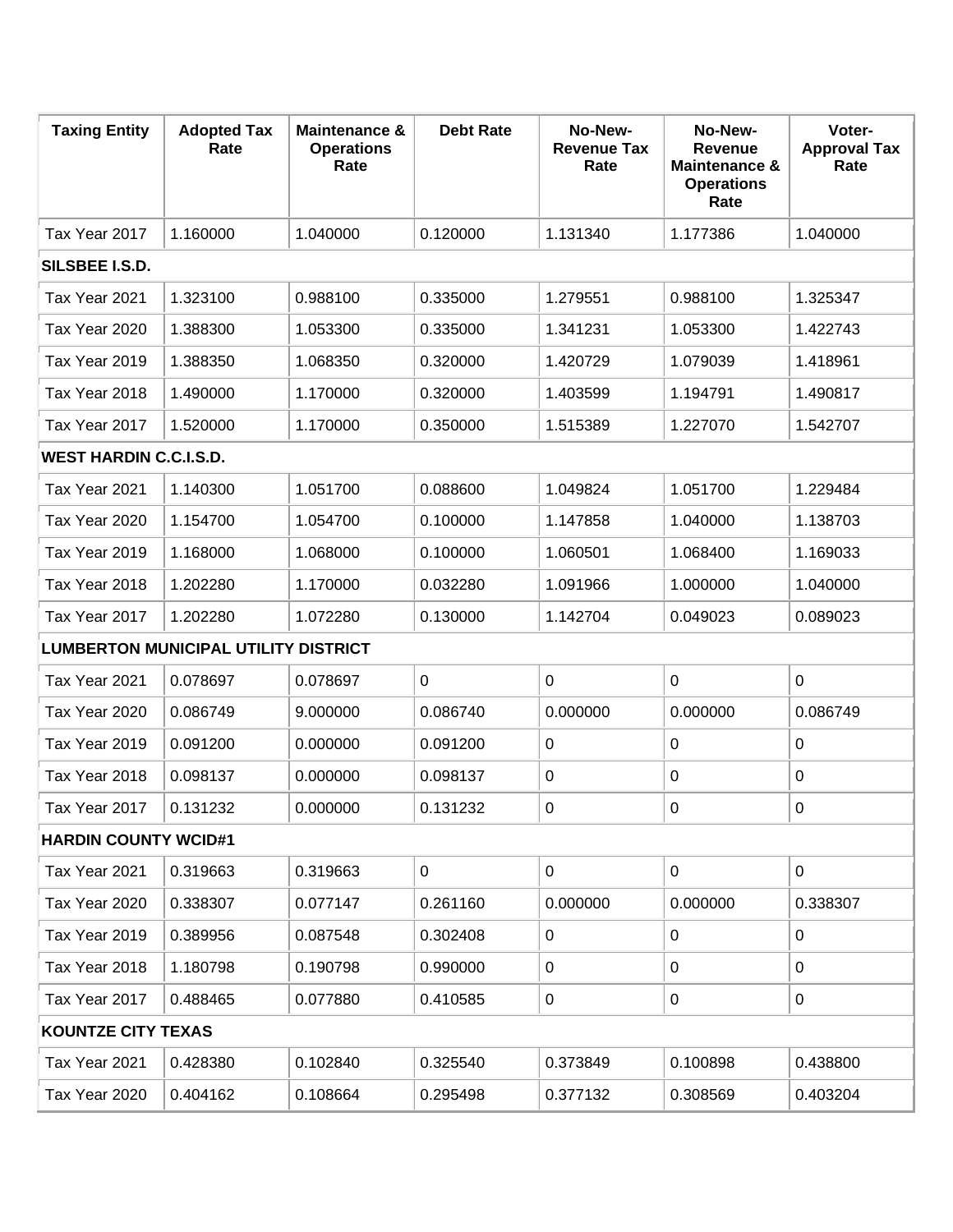| <b>Taxing Entity</b>                 | <b>Adopted Tax</b><br>Rate        | <b>Maintenance &amp;</b><br><b>Operations</b><br>Rate | <b>Debt Rate</b> | No-New-<br><b>Revenue Tax</b><br>Rate | No-New-<br><b>Revenue</b><br>Maintenance &<br><b>Operations</b><br>Rate | Voter-<br><b>Approval Tax</b><br>Rate |  |
|--------------------------------------|-----------------------------------|-------------------------------------------------------|------------------|---------------------------------------|-------------------------------------------------------------------------|---------------------------------------|--|
| Tax Year 2019                        | 0.404162                          | 0.108664                                              | 0.295498         | 0.404162                              | 0.107541                                                                | 0                                     |  |
| Tax Year 2018                        | 0.441691                          | 0.117527                                              | 0.324164         | 0.431393                              | 1.961461                                                                | 0                                     |  |
| Tax Year 2017                        | 0.445694                          | 0.115085                                              | 0.330609         | 0.445694                              | 0.119695                                                                | $\mathbf 0$                           |  |
| <b>SILSBEE CITY TEXAS</b>            |                                   |                                                       |                  |                                       |                                                                         |                                       |  |
| Tax Year 2021                        | 0.465904                          | 0.465904                                              | 0.000000         | 0.407382                              | 0.408326                                                                | 0.465904                              |  |
| Tax Year 2020                        | 0.445000                          | 0.445000                                              | 0.000000         | 0.418910                              | 0.670003                                                                | 0.476696                              |  |
| Tax Year 2019                        | 0.440000                          | 0.440000                                              | 0.000000         | 0.423648                              | 0.423648                                                                | $\mathbf 0$                           |  |
| Tax Year 2018                        | 0.425000                          | 0.425000                                              | 0.000000         | 0.403601                              | 0.409555                                                                | 0                                     |  |
| Tax Year 2017                        | 0.420000                          | 0.420000                                              | 0.000000         | 0.390721                              | 0.393154                                                                | 0                                     |  |
| <b>SOUR LAKE CITY TEXAS</b>          |                                   |                                                       |                  |                                       |                                                                         |                                       |  |
| Tax Year 2021                        | 0.447423                          | 0.382401                                              | 0.065022         | 0.407338                              | 0.357315                                                                | 0.507852                              |  |
| Tax Year 2020                        | 0.447423                          | 0.392401                                              | 0.055022         | 0.413525                              | 0.577954                                                                | 0.505573                              |  |
| Tax Year 2019                        | 0.407423                          | 0.372401                                              | 0.035022         | 0.406326                              | 0.202521                                                                | 0                                     |  |
| Tax Year 2018                        | 0.443182                          | 0.411461                                              | 0.031721         | 0.443182                              | 0.226796                                                                | $\mathbf 0$                           |  |
| Tax Year 2017                        | 0.441257                          | 0.410499                                              | 0.030758         | 0.441257                              | 0.411196                                                                | 0                                     |  |
|                                      | <b>ROSE HILL ACRES TOWN TEXAS</b> |                                                       |                  |                                       |                                                                         |                                       |  |
| Tax Year 2021                        | 0.087248                          | 0.087248                                              | 0.000000         | 0.084298                              | 0.084298                                                                | 0.087248                              |  |
| Tax Year 2020                        | 0.101687                          | 0.101687                                              | 0.000000         | 0.098249                              | 0.098249                                                                | 0.106108                              |  |
| Tax Year 2019                        | 0.102782                          | 0.102782                                              | 0.000000         | 0.095169                              | 0.095169                                                                | $\Omega$                              |  |
| Tax Year 2018                        | 0.115849                          | 0.115849                                              | 0.000000         | 0.115849                              | 0.115849                                                                | 0                                     |  |
| Tax Year 2017                        | 0.087910                          | 0.087910                                              | 0.000000         | 0.087910                              | 0.087910                                                                | $\mathbf 0$                           |  |
| <b>HARDIN COUNTY ESD#1-KOUNTZE</b>   |                                   |                                                       |                  |                                       |                                                                         |                                       |  |
| Tax Year 2021                        | 0.050000                          | 0.050000                                              | 0.000000         | 0.046492                              | 0.046550                                                                | 0.050319                              |  |
| Tax Year 2020                        | 0.050000                          | 0.050000                                              | 0.000000         | 0.048219                              | 0.048286                                                                | 0.052148                              |  |
| Tax Year 2019                        | 0.050000                          | 0.050000                                              | 0.000000         | 0.046136                              | 0.046136                                                                | 0                                     |  |
| Tax Year 2018                        | 0.050000                          | 0.050000                                              | 0.000000         | 0.049566                              | 0.049566                                                                | 0                                     |  |
| Tax Year 2017                        | 0.050000                          | 0.050000                                              | 0.000000         | 0.049175                              | 0.049175                                                                | 0                                     |  |
| <b>HARDIN COUNTY ESD#2-LUMBERTON</b> |                                   |                                                       |                  |                                       |                                                                         |                                       |  |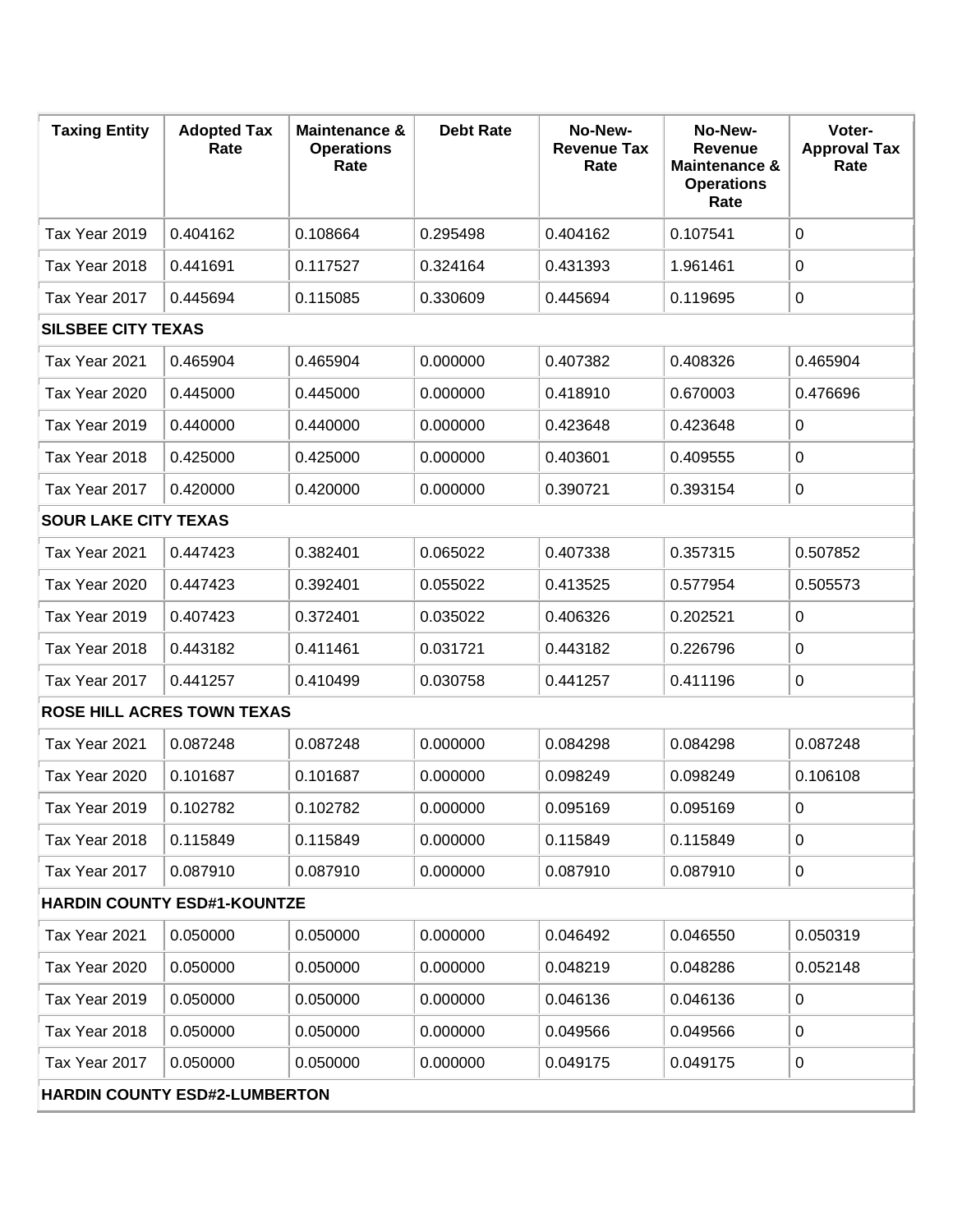| <b>Taxing Entity</b>                 | <b>Adopted Tax</b><br>Rate          | <b>Maintenance &amp;</b><br><b>Operations</b><br>Rate | <b>Debt Rate</b> | No-New-<br><b>Revenue Tax</b><br>Rate | No-New-<br><b>Revenue</b><br><b>Maintenance &amp;</b><br><b>Operations</b><br>Rate | Voter-<br><b>Approval Tax</b><br>Rate |
|--------------------------------------|-------------------------------------|-------------------------------------------------------|------------------|---------------------------------------|------------------------------------------------------------------------------------|---------------------------------------|
| Tax Year 2021                        | 0.099122                            | 0.099122                                              | 0.000000         | 0.090954                              | 0.091106                                                                           | 0.099434                              |
| Tax Year 2020                        | 0.100000                            | 0.100000                                              | 0.000000         | 0.097183                              | 0.097354                                                                           | 0.105142                              |
| Tax Year 2019                        | 0.100000                            | 0.100000                                              | 0.000000         | 0.095772                              | 0.095772                                                                           | 0                                     |
| Tax Year 2018                        | 0.100000                            | 0.100000                                              | 0.000000         | 0.099865                              | 0.099865                                                                           | 0                                     |
| Tax Year 2017                        | 0.100000                            | 0.100000                                              | 0.000000         | 0.097765                              | 0.097765                                                                           | 0                                     |
|                                      | <b>HARDIN COUNTY ESD#3-SARATOGA</b> |                                                       |                  |                                       |                                                                                    |                                       |
| Tax Year 2021                        | 0.093024                            | 0.093024                                              | 0.000000         | 0.089795                              | 0.089879                                                                           | 0.093024                              |
| Tax Year 2020                        | 0.100000                            | 0.100000                                              | 0.000000         | 0.091394                              | 0.091833                                                                           | 0.099179                              |
| Tax Year 2019                        | 0.100000                            | 0.100000                                              | 0.000000         | 0.090519                              | 0.090519                                                                           | 0                                     |
| Tax Year 2018                        | 0.100000                            | 0.100000                                              | 0.000000         | 0.098100                              | 0.098100                                                                           | 0                                     |
| Tax Year 2017                        | 0.100000                            | 0.100000                                              | 0.000000         | 0.097508                              | 0.097508                                                                           | 0                                     |
|                                      | <b>HARDIN COUNTY ESD#4-BATSON</b>   |                                                       |                  |                                       |                                                                                    |                                       |
| Tax Year 2021                        | 0.100000                            | 0.100000                                              | 0.000000         | 0.098001                              | 0.098121                                                                           | 0.115349                              |
| Tax Year 2020                        | 0.100000                            | 0.100000                                              | 0.000000         | 0.105305                              | 0.105365                                                                           | 0.113794                              |
| Tax Year 2019                        | 0.100000                            | 0.100000                                              | 0.000000         | 0.086620                              | 0.086620                                                                           | 0                                     |
| Tax Year 2018                        | 0.100000                            | 0.100000                                              | 0.000000         | 0.094179                              | 0.094179                                                                           | 0                                     |
| Tax Year 2017                        | 0.100000                            | 0.100000                                              | 0.000000         | 0.028012                              | 0.028012                                                                           | 0                                     |
| <b>HARDIN COUNTY ESD#5-SOUR LAKE</b> |                                     |                                                       |                  |                                       |                                                                                    |                                       |
| Tax Year 2021                        | 0.100000                            | 0.100000                                              | 0.000000         | 0.093703                              | 0.093814                                                                           | 0.102055                              |
| Tax Year 2020                        | 0.100000                            | 0.100000                                              | 0.000000         | 0.097109                              | 0.097184                                                                           | 0.104958                              |
| Tax Year 2019                        | 0.100000                            | 0.100000                                              | 0.000000         | 0.081276                              | 0.081276                                                                           | 0                                     |
| Tax Year 2018                        | 0.100000                            | 0.100000                                              | 0.000000         | 0.114498                              | 0.114498                                                                           | 0                                     |
| Tax Year 2017                        | 0.100000                            | 0.100000                                              | 0.000000         | 0.092701                              | 0.092701                                                                           | 0                                     |
| <b>HARDIN COUNTY ESD#6-SILSBEE</b>   |                                     |                                                       |                  |                                       |                                                                                    |                                       |
| Tax Year 2021                        | 0.029863                            | 0.029863                                              | 0.000000         | 0.027613                              | 0.027636                                                                           | 0.029863                              |
| Tax Year 2020                        | 0.030000                            | 0.030000                                              | 0.000000         | 0.028916                              | 0.028945                                                                           | 0.031260                              |
| Tax Year 2019                        | 0.030000                            | 0.030000                                              | 0.000000         | 0.028714                              | 0.028714                                                                           | 0                                     |
| Tax Year 2018                        | 0.030000                            | 0.030000                                              | 0.000000         | 0.028145                              | 0.028145                                                                           | 0                                     |